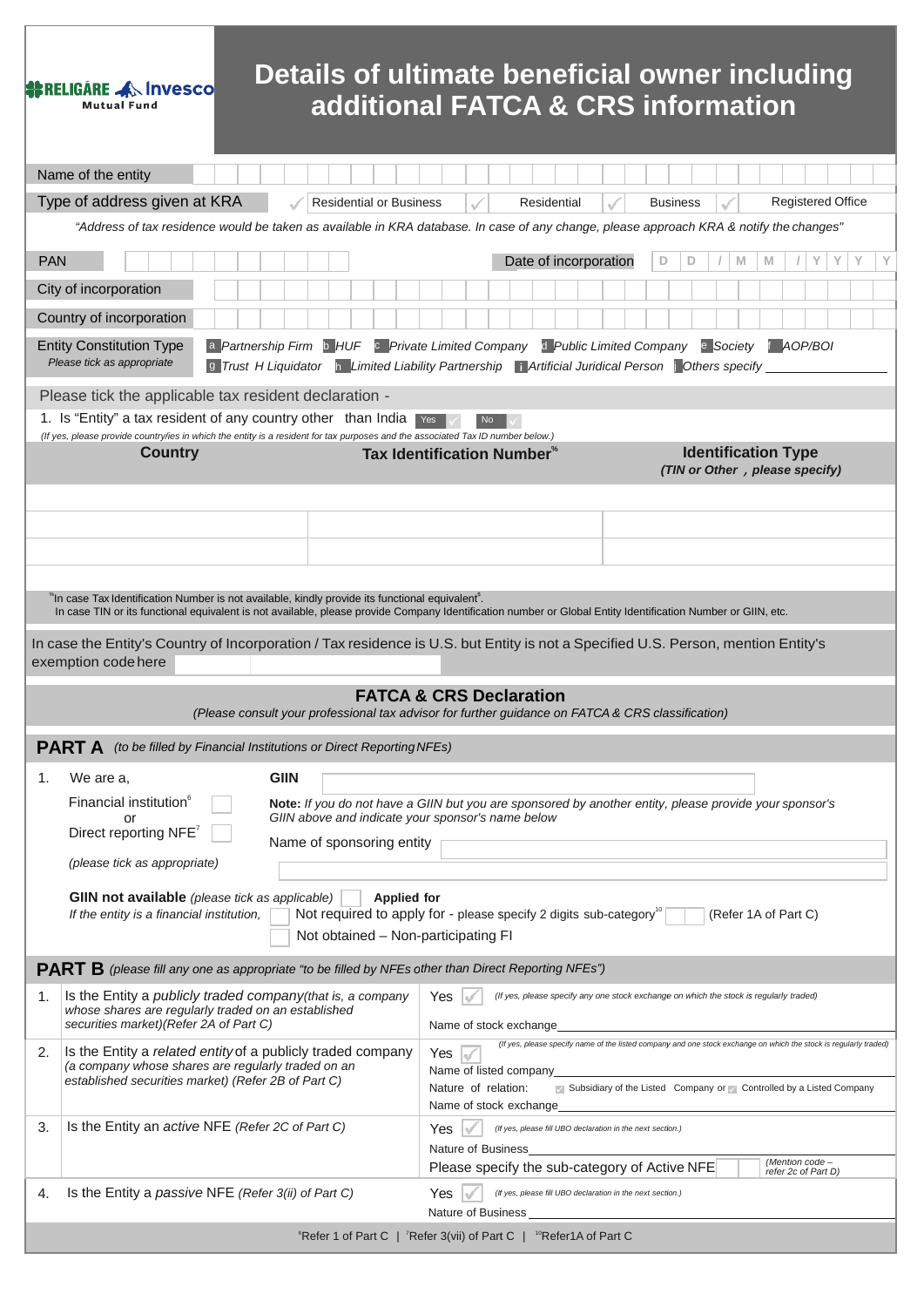|                                                                                                                                                                                                                                                             |                              | <b>UBO Declaration</b>               |                                      |  |                              |                                      |
|-------------------------------------------------------------------------------------------------------------------------------------------------------------------------------------------------------------------------------------------------------------|------------------------------|--------------------------------------|--------------------------------------|--|------------------------------|--------------------------------------|
| Limited Liability Partnership Company<br>Category (Please tick applicable category):<br><b>Unlisted Company</b><br>Partnership Firm                                                                                                                         |                              |                                      |                                      |  |                              |                                      |
| Unincorporated association / body of individuals                                                                                                                                                                                                            |                              |                                      | <b>Public Charitable Trust</b>       |  | <b>Religious Trust</b>       | <b>Private Trust</b>                 |
| Others (please specify example of the state of the state of the state of the state of the state of the state o                                                                                                                                              |                              |                                      |                                      |  |                              |                                      |
| Please list below the details of controlling person(s), confirming ALL countries of tax residency / permanent residency / citizenship and ALL Tax Identification<br>Numbers for EACH controlling person(s) (Please attach additional sheets, if necessary). |                              |                                      |                                      |  |                              |                                      |
| Owner-documented FFI's <sup>5</sup> should provide FFI Owner Reporting Statement and Auditor's Letter with required details as mentioned in Form W8 BEN E                                                                                                   |                              |                                      |                                      |  |                              |                                      |
| (Refer 3(vi) of Part C)                                                                                                                                                                                                                                     |                              |                                      |                                      |  |                              |                                      |
| <b>Details</b>                                                                                                                                                                                                                                              | UBO <sub>1</sub>             |                                      | UBO <sub>2</sub>                     |  | UBO <sub>3</sub>             |                                      |
| Name of UBO                                                                                                                                                                                                                                                 |                              |                                      |                                      |  |                              |                                      |
| UBO CODE (REFER3 (iv) (A) of Part C)                                                                                                                                                                                                                        |                              |                                      |                                      |  |                              |                                      |
| Country of Tax Residency *                                                                                                                                                                                                                                  |                              |                                      |                                      |  |                              |                                      |
| PAN#                                                                                                                                                                                                                                                        |                              |                                      |                                      |  |                              |                                      |
| Address                                                                                                                                                                                                                                                     | Address, Zip, State, Country |                                      | Address, Zip, State, Country         |  | Address, Zip, State, Country |                                      |
| <b>Address Type</b>                                                                                                                                                                                                                                         |                              | Residence/Business/Registered office | Residence/Business/Registered office |  |                              | Residence/Business/Registered office |
| Tax ID ^                                                                                                                                                                                                                                                    |                              |                                      |                                      |  |                              |                                      |
| Tax ID Type                                                                                                                                                                                                                                                 |                              |                                      |                                      |  |                              |                                      |
| City of Birth                                                                                                                                                                                                                                               |                              |                                      |                                      |  |                              |                                      |
| Country of Birth                                                                                                                                                                                                                                            |                              |                                      |                                      |  |                              |                                      |
| Occupation Type                                                                                                                                                                                                                                             | Service/Business/Others      |                                      | Same                                 |  | Same                         |                                      |
| Nationality                                                                                                                                                                                                                                                 |                              |                                      |                                      |  |                              |                                      |
| Father's Name                                                                                                                                                                                                                                               |                              |                                      |                                      |  |                              |                                      |
| Gender                                                                                                                                                                                                                                                      | Male/Female/Others           |                                      | Same                                 |  | Same                         |                                      |
| Date of Birth                                                                                                                                                                                                                                               |                              |                                      |                                      |  |                              |                                      |
| Percentage of Holding (%)                                                                                                                                                                                                                                   |                              |                                      |                                      |  |                              |                                      |

\* Country of Tax Residency is mandatory for all and if the controlling person is a US citizen or green card holder, please mention U.S.A # If UBO is KYC compliant, KYC proof to be enclosed. Else PAN or any other valid identity proof must be attached. Position/Designation like

Director/Settlor of Trust/Protector of Trust to be specified wherever applicable.

^ In case Tax Identification Number is not available. Kindly provide functional equivalent.

# **FATCA - CRS Terms and Conditions**

The Central Board of Direct Taxes has notified Rules 114F to 114H, as part of the Income-tax Rules, 1962, which Rules require Indian financial institutions such as the Bank to seek additional personal, tax and<br>beneficial o compliance, we may also be required to provide information to any institutions such as withholding agents for the purpose of ensuring appropriate withholding from the account or any proceeds in relation thereto. Should there be any change in any information provided by you, please ensure you advise us promptly, i.e., within 30 days.

Please note that you may receive more than one request for information if you have multiple relationships with (insert FI's name) or its group entities. Therefore, it is important that you respond to our request, even if you believe you have already supplied any previously requested information.

If you have any questions about your tax residency, please contact your tax advisor. If any controlling person of the entity is a US citizen or resident or green card holder, please include United States in the foreign<br>cou

<sup>5</sup>It is mandatory to supply a TIN or functional equivalent if the country in which you are tax resident issues such identifiers. If no TIN is yet available or has not yet been issued, please provide an explanation and attach this to the form

#### **Certification**

I/We have read and understood the information requirements and the Terms and Conditions mentioned in this Form (read alongwith the FATCA & CRS Instructions) and hereby confirm that the information provided by me/us on this Form is true, correct and complete. I/We hereby agree and confirm to inform Religare Invesco Asset Management Company Private Limited/Religare Invesco Mutual Fund/ Trustees for any modification to this information promptly.

| Name<br>Designation |           |                        |       |
|---------------------|-----------|------------------------|-------|
|                     |           |                        | Place |
|                     | Signature | Signature<br>Signature | Date  |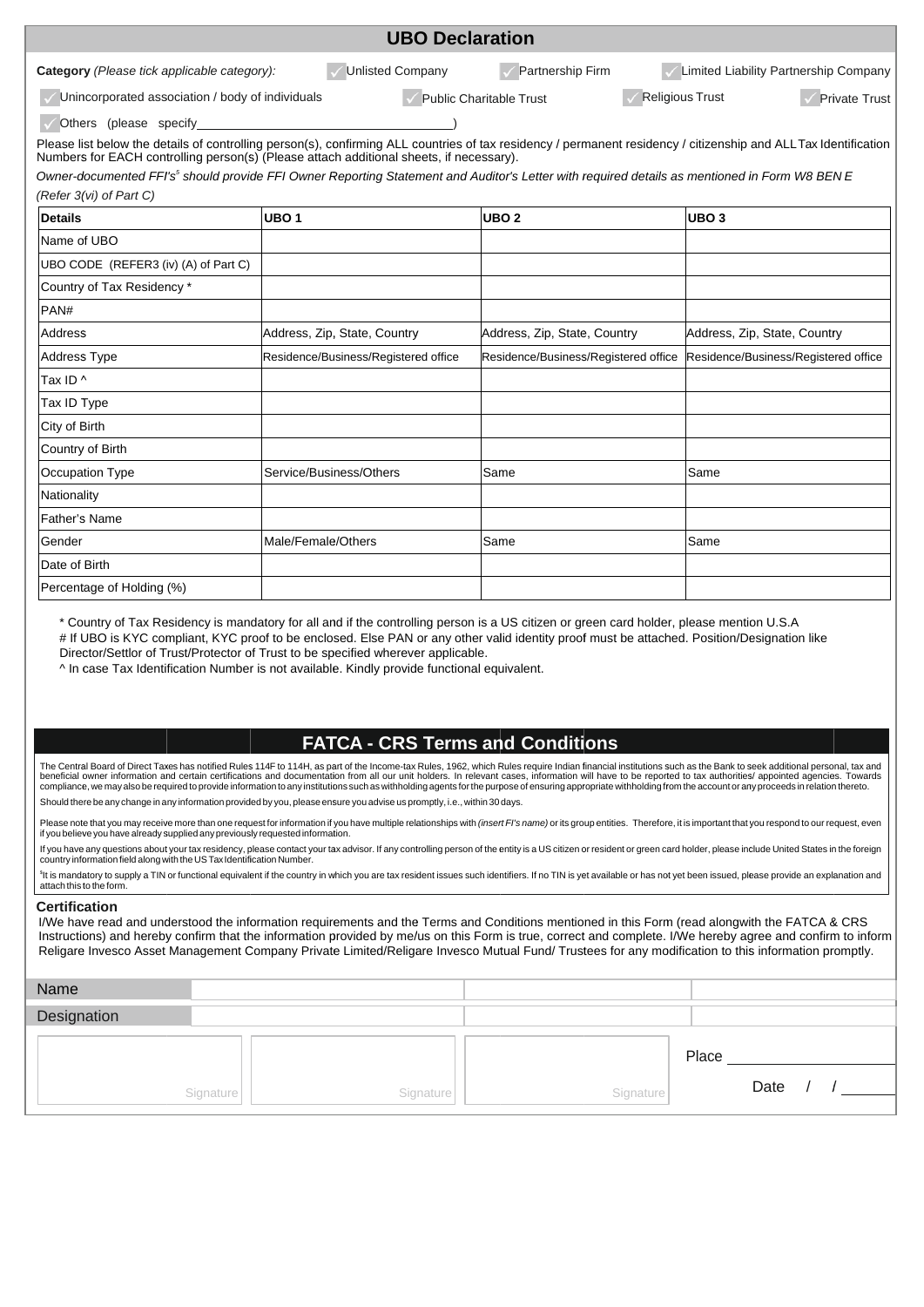# **PART C** *FATCA Instructions & Definitions*

- *1 Financial Institution (FI)* The term FI means any financial institution that is a Depository Institution, Custodial Institution, Investment Entity or Specified Insurance company, as defined.
	- Depository institution: is an entity that accepts deposits in the ordinary course of banking or similar business.
	- Custodial institution is an entity that holds as a substantial portion of its business, holds financial assets for the account of others and where it's income attributale to holding financial assets and related financial services equals or exceeds 20 percent of the entity's gross income during the shorter of-

(i) The three financial years preceding the year in which determination is made; or (ii)The period during which the entity has been in existence, whichever is less.

- Investment entity is any entity:
	- $\hat{y}$  That primarily conducts a business or operates for or on behalf of a customer for any of the following activities or operations for or on behalf of a customer
		- (I) Trading in money market instruments (cheques, bills, certificates of deposit, derivatives, etc.); foreign exchange;
		- exchange, interest rate and index instruments; transferable securities; or commodity futures trading; or
		- (ii) Individual and collective portfolio management; or
		- (iii) Investing, administering or managing funds, money or financial asset or money on behalf of other persons;

or

 $\hat{y}$  The gross income of which is primarily attributable to investing, reinvesting, or trading in financial assets, if the entity is managed by another entity that is a depository institution, a custodial institution, a specified insurance company, or an investment entity described above.

An entity is treated as primarily conducting as a business one or more of the 3 activities described above, or an entity's gross income is primarily attributable to investing, reinvesting, or trading in financial assets of the entity's gross income attributable to the relevant activities equals or exceeds 50 percent of the entity's gross income during the shorter of :

- (i) The three-year period ending on 31 March of the year preceding the year in which the determination is made; or
- (ii) The period during which the entity has been in existence.

The term "Investment Entity" does not include an entity that is an active non-financial entity as per codes 03, 04, 05 and 06 - refer point 2c.)

Ÿ Specified Insurance Company: Entity that is an insurance company (or the holding company of an insurance company) that issues, or is obligated to make payments with respect to, a Cash Value Insurance Contract or an Annuity Contract.

| Ÿ<br>FI not required to apply for GIIN:                                            |                                                                                                                                                                                                            |  |
|------------------------------------------------------------------------------------|------------------------------------------------------------------------------------------------------------------------------------------------------------------------------------------------------------|--|
| A. Reasons why FI not required to apply for GIIN:                                  |                                                                                                                                                                                                            |  |
| Code                                                                               | Sub-category                                                                                                                                                                                               |  |
| 01                                                                                 | Governmental Entity, International Organization or Central Bank                                                                                                                                            |  |
| 02                                                                                 | Treaty Qualified Retirement Fund; a Broad Participation Retirement Fund; a Narrow Participation Retirement Fund; or a Pension<br>Fund of a Governmental Entity, International Organization or Central Bank |  |
| 03                                                                                 | Non-public fund of the armed forces, an employees' state insurance fund, a gratuity fund or a provident fund                                                                                               |  |
| 04                                                                                 | Entity is an Indian FI solely because it is an investment entity                                                                                                                                           |  |
| 05                                                                                 | Qualified credit card issuer                                                                                                                                                                               |  |
| 06                                                                                 | Investment Advisors, Investment Managers& Executing Brokers                                                                                                                                                |  |
| 07                                                                                 | Exempt collective investment vehicle                                                                                                                                                                       |  |
| 08                                                                                 | Trustee of an Indian Trust                                                                                                                                                                                 |  |
| 09                                                                                 | FI with a local client base                                                                                                                                                                                |  |
| 10                                                                                 | Non-registering local banks                                                                                                                                                                                |  |
| 11                                                                                 | FFI with only Low-Value Accounts                                                                                                                                                                           |  |
| 12                                                                                 | Sponsored investment entity and controlled foreign corporation                                                                                                                                             |  |
| 13                                                                                 | Sponsored, Closely Held Investment Vehicle                                                                                                                                                                 |  |
| 14                                                                                 | <b>Owner Documented FFI</b>                                                                                                                                                                                |  |
| 2. Non-financial entity (NFE) - Foreign entity that is not a financial institution |                                                                                                                                                                                                            |  |

Types of NFEs that are regarded as excluded NFE are:

*a. Publicly traded company (listed company)*

A company is publicly traded if its stock are regularly traded on one or more established securities markets

(Established securities market means an exchange that is officially recognized and supervised by a governmental authority in which the securities market is located and that has a meaningful annual value of shares traded on the exchange)

*b. Related entity of a publicly traded company* The NFE is a related entity of an entity of which is regularly traded on an established securities market;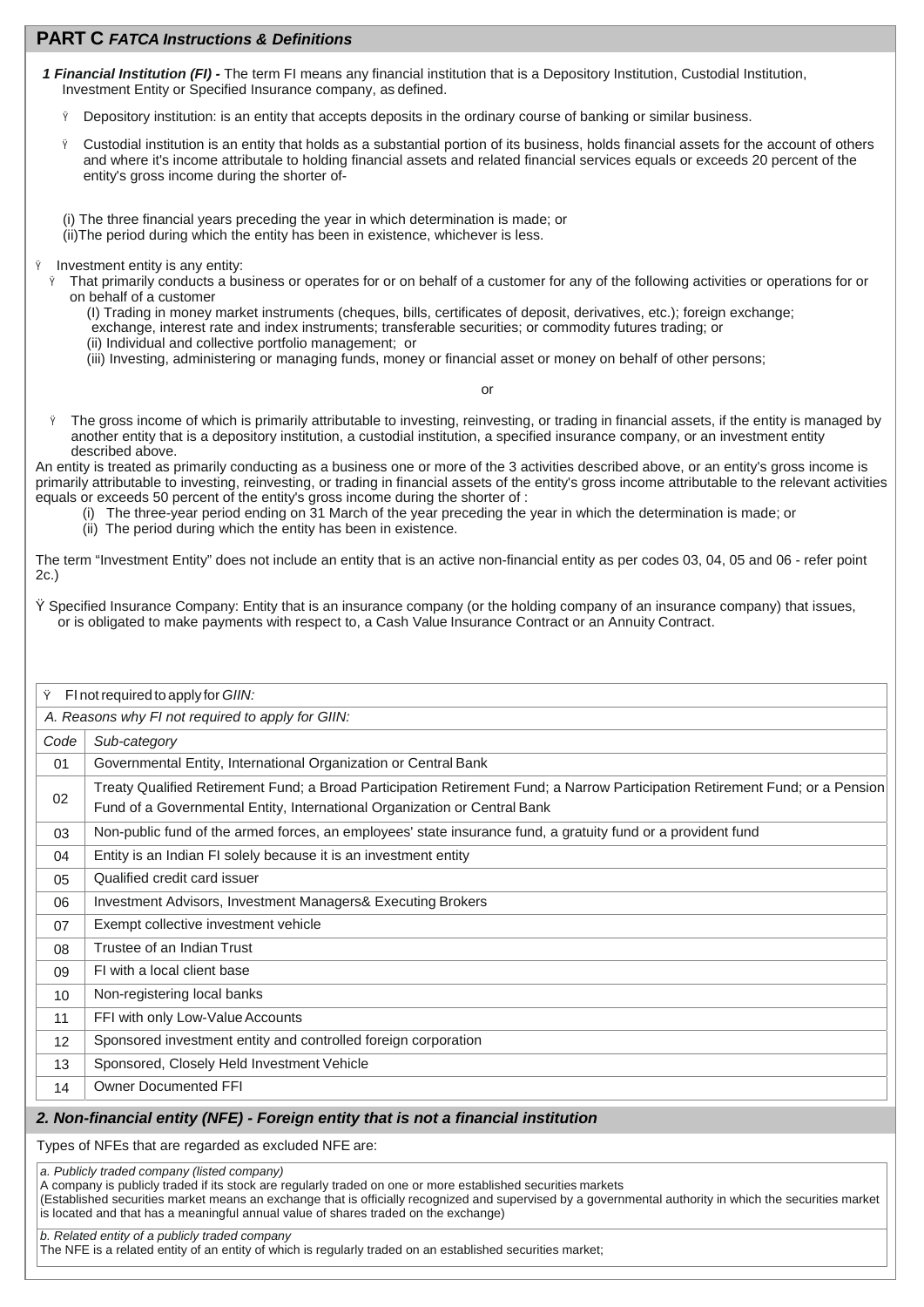|      | C. Active NFE : (is any one of the following):                                                                                                                                                                                                                                                                                                                                                                                                                                                                                                                                                                                                                                                                                                                                                                                                                                                                                                                                                                                                                                                                                                                                                                                                                                                                                                                                                                                                                                                                                                                                                                                                                                                                                                                                                                                                                                                                                                                                     |
|------|------------------------------------------------------------------------------------------------------------------------------------------------------------------------------------------------------------------------------------------------------------------------------------------------------------------------------------------------------------------------------------------------------------------------------------------------------------------------------------------------------------------------------------------------------------------------------------------------------------------------------------------------------------------------------------------------------------------------------------------------------------------------------------------------------------------------------------------------------------------------------------------------------------------------------------------------------------------------------------------------------------------------------------------------------------------------------------------------------------------------------------------------------------------------------------------------------------------------------------------------------------------------------------------------------------------------------------------------------------------------------------------------------------------------------------------------------------------------------------------------------------------------------------------------------------------------------------------------------------------------------------------------------------------------------------------------------------------------------------------------------------------------------------------------------------------------------------------------------------------------------------------------------------------------------------------------------------------------------------|
| Code | Sub-category                                                                                                                                                                                                                                                                                                                                                                                                                                                                                                                                                                                                                                                                                                                                                                                                                                                                                                                                                                                                                                                                                                                                                                                                                                                                                                                                                                                                                                                                                                                                                                                                                                                                                                                                                                                                                                                                                                                                                                       |
| 01   | Less than 50 percent of the NFE's gross income for the preceding financial yearis passive income and less than 50 percent of the assets held<br>by theNFE during the preceding financial year are assets that produce or are held for the production of passive income;                                                                                                                                                                                                                                                                                                                                                                                                                                                                                                                                                                                                                                                                                                                                                                                                                                                                                                                                                                                                                                                                                                                                                                                                                                                                                                                                                                                                                                                                                                                                                                                                                                                                                                            |
| 02   | The NFE is a Governmental Entity, an International Organization, a Central Bank, or an entity wholly owned by one or more of the foregoing;                                                                                                                                                                                                                                                                                                                                                                                                                                                                                                                                                                                                                                                                                                                                                                                                                                                                                                                                                                                                                                                                                                                                                                                                                                                                                                                                                                                                                                                                                                                                                                                                                                                                                                                                                                                                                                        |
| 03   | Substantially all of the activities of the NFE consist of holding (in whole or in part) the outstanding stock of, or providing financing and services to,<br>one or more subsidiaries that engage in trades or businesses other than the business of a Financial Institution, except that an entity shall not<br>qualify for this status if the entity functions as an investment fund, such as a private equity fund, venture capital fund, leveraged buyout fund,<br>or any investment vehicle whose purpose is to acquire or fund companies and then hold interests in those companies as capital assets for<br>investment purposes;                                                                                                                                                                                                                                                                                                                                                                                                                                                                                                                                                                                                                                                                                                                                                                                                                                                                                                                                                                                                                                                                                                                                                                                                                                                                                                                                            |
| 04   | The NFE is not yet operating a business and has no prior operating history, but is investing capital into assets with the intent to operate a<br>business other than that of a Financial Institution, provided that the NFE shall not qualify for this exception after the date that is 24 months after<br>the date of the initial organization of the NFE;                                                                                                                                                                                                                                                                                                                                                                                                                                                                                                                                                                                                                                                                                                                                                                                                                                                                                                                                                                                                                                                                                                                                                                                                                                                                                                                                                                                                                                                                                                                                                                                                                        |
| 05   | The NFE was not a Financial Institution in the past five years, and is in the process of liquidating its assets or is reorganizing with the intent to<br>continue or recommence operations in a business other than that of a Financial Institution;                                                                                                                                                                                                                                                                                                                                                                                                                                                                                                                                                                                                                                                                                                                                                                                                                                                                                                                                                                                                                                                                                                                                                                                                                                                                                                                                                                                                                                                                                                                                                                                                                                                                                                                               |
| 06   | The NFE primarily engages in financing and hedging transactions with, or for, Related Entities that are not Financial Institutions, and does not<br>provide financing or hedging services to any Entity that is not a Related Entity, provided that the group of any such Related Entities is primarily<br>engaged in a business other than that of a Financial Institution;                                                                                                                                                                                                                                                                                                                                                                                                                                                                                                                                                                                                                                                                                                                                                                                                                                                                                                                                                                                                                                                                                                                                                                                                                                                                                                                                                                                                                                                                                                                                                                                                       |
| 07   | Any NFE that fulfills all of the following requirements:<br>It is established and operated in India exclusively for religious, charitable, scientific, artistic, cultural, athletic, or educational purposes; or it is established and<br>Ÿ<br>operated in India and it is a professional organization, business league, chamber of commerce, labor organization, agricultural or horticultural organization,<br>civic league or an organization operated exclusively for the promotion of social welfare;<br>It is exempt from income tax in India:<br>Ÿ<br>It has no shareholders or members who have a proprietary or beneficial interest in its income or assets;<br>Ÿ<br>The applicable laws of the NFE's country or territory of residence or the NFE's formation documents do not permit any income or assets of the NFE to be<br>distributed to, or applied for the benefit of, a private person or non-charitable Entity other than pursuant to the conduct of the NFE's charitable activities, or as<br>payment of reasonable compensation for services rendered, or as payment representing the fair market value of property which the NFE has purchased; and<br>The applicable laws of the NFE's country or territory of residence or the NFE's formation documents require that, upon the NFE's liquidation or dissolution, all of its<br>assets be distributed to a governmental entity or other non-profit organization, or escheat to the government of the NFE's country or territory of residence or any<br>political subdivision thereof.<br>Explanation.- For the purpose of this sub-clause, the following shall be treated as fulfilling the criteria provided in the said sub-clause, namely:-<br>(I) an Investor Protection Fund referred to in clause (23EA);<br>(II) a Credit Guarantee Fund Trust for Small Industries referred to in clause 23EB; and<br>(III) an Investor Protection Fund referred to in clause (23EC).<br>of section 10 of the Act; |

## *3. Other definitions*

#### *(i) Related entity*

An entity is a 'related entity' of another entity if either entity controls the other entity, or the two entities are under common control For this purpose, control includes direct or indirect ownership of more than 50% of the votes and value in an entity.

#### *(ii) Passive NFE*

The term passive NFE means

(i) any non-financial entity which is not an active non-financial entity including a publicly traded corporation or related entity of a publicly traded company;

or

(ii) an investment entity defined in clause (b) of these instructions

(iii) a withholding foreign partnership or withholding foreign trust;

(Note: Foreign persons having controlling interest in a passive NFE are liable to be reported for tax information compliance purposes)

*(iii) Passive income*

Thetermpassiveincome includes income by way of :

(1) Dividends,

(2) Interest

(3) Income equivalent to interest,

(4) Rents and royalties, other than rents and royalties derived in the active conduct of a business conducted, at least in part, by employees of the NFE

(5) Annuities

(6) The excess of gains over losses from the sale or exchange of financial assets that gives rise to passive income

(7) The excess of gains over losses from transactions (including futures, forwards, options and similar transactions) in any financial assets,

(8) The excess of foreign currency gains over foreign currency losses

(9) Net income from swaps

(10) Amounts received under cash value insurance contracts

Butpassive income will not include,in case of a non-financial entitythat regularly acts as a dealer in financial assets, any income from any transaction entered into in the ordinary course of such dealer's business as such a dealer.

*(iv) Controlling persons*

Controlling persons are natural persons who exercise control over an entity and includes a beneficial owner under sub-rule (3) of rule 9 of the Prevention of Money-Laundering (Maintenance of Records) Rules, 2005.In the case of a trust, the controlling person means the settlor, the trustees, the protector (if any), the beneficiaries or class of beneficiaries, and any other natural person exercising ultimate effective control over the trust. In the case of alegalar rangement other thanatrust, controlling person means persons in equivalent or similar positions.

Pursuant to guidelines on identification of Beneficial Ownership issued vide SEBI circular no. CIR/MIRSD/2/2013 dated January 24, 2013, persons (other than<br>Individuals) are required to provide details of Beneficial Owner(s alone or together, or through one or more juridical person, exercises control through ownership or who ultimately has a controlling ownership interest of / entitlements to: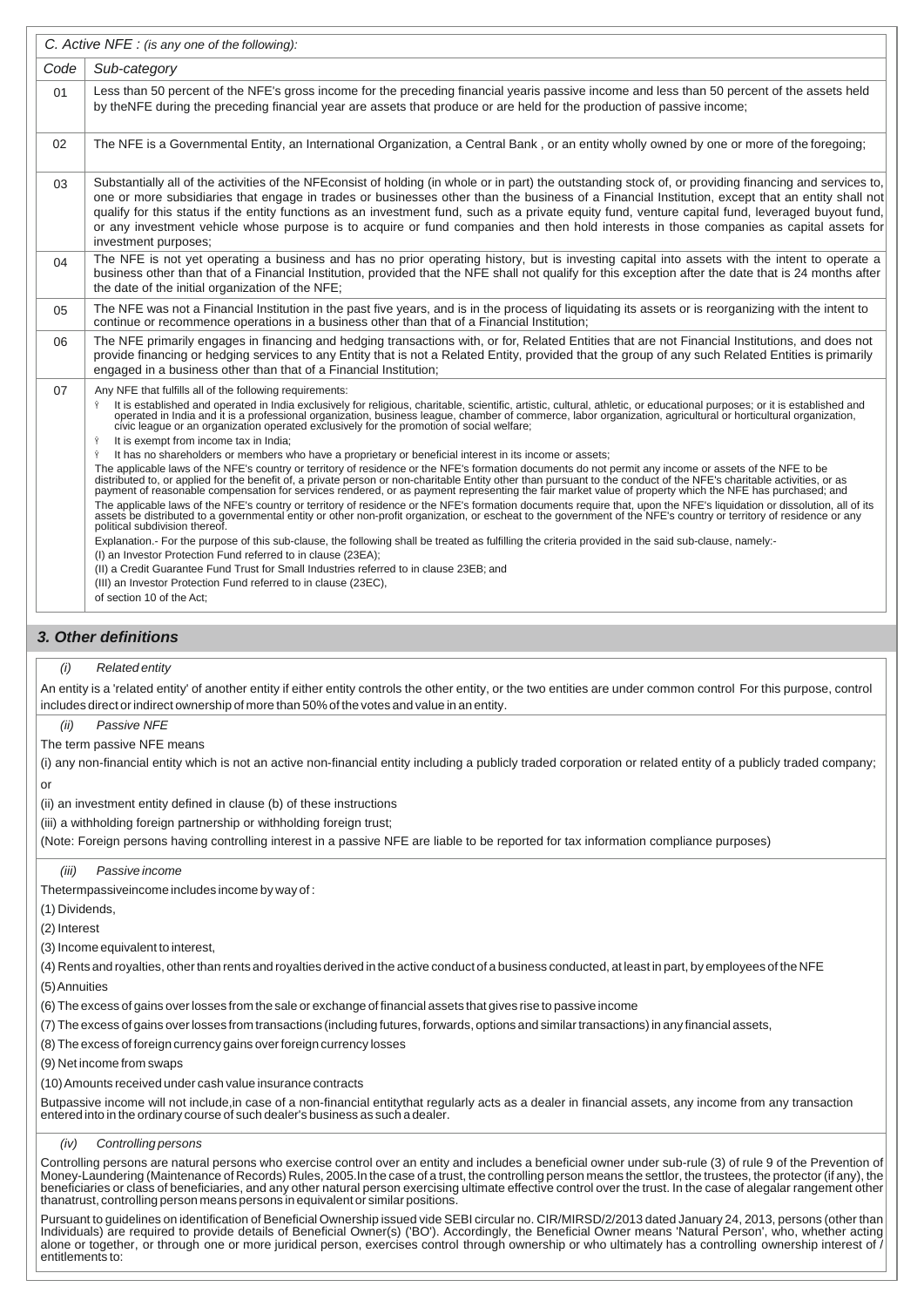- More than 25% of shares or capital or profits of the juridical person, where the juridical person is a company;
- ii. More than 15% of the capital or profits of the juridical person, where the juridical person is a partnership; or

iii. More than 15% of the property or capital or profits of the juridical person, where the juridical person is an unincorporated association or body of individuals.

Where the client is a trust, the financial institutionshall identify the beneficial owners of the client and take reasonable measures to verify the identity of such persons, through the identity of the settler of the trust, the trustee, the protector, the beneficiaries with 15% or more interest in the trust and any<br>other natural person exercising ultimate effective control over t

Where no natural person is identified the identity of the relevant natural person who holds the position of senior managing official.

|                 | (A) Controlling Person Type:                         |  |
|-----------------|------------------------------------------------------|--|
| Code            | Sub-category                                         |  |
| 01              | CP of legal person-ownership                         |  |
| 02              | CP of legal person-other means                       |  |
| 03              | CP of legal person-senior managing official          |  |
| 04              | CP of legal arrangement-trust-settlor                |  |
| 05              | CP of legal arrangement--trust-trustee               |  |
| 06              | CP of legal arrangement--trust-protector             |  |
| 07              | CP of legal arrangement--trust-beneficiary           |  |
| 08              | CP of legal arrangement--trust-other                 |  |
| 09              | CP of legal arrangement-Other-settlor equivalent     |  |
| 10 <sup>°</sup> | CP of legal arrangement-Other-trustee equivalent     |  |
| 11              | CP of legal arrangement-Other-protector equivalent   |  |
| 12 <sup>2</sup> | CP of legal arrangement—Other-beneficiary equivalent |  |
| 13              | CP of legal arrangement-Other-other equivalent       |  |
| 14              | Unknown                                              |  |

#### *(v) Specified U.S. person – A U.S person other than the following:*

(i) a corporation the stock of which is regularly traded on one or more established securities markets;

- (ii) any corporation that is a member of the same expanded affiliated group, as defined in section 1471(e)(2) of the U.S. Internal Revenue Code, as a corporation described in clause (i);
- (iii) the United States or any wholly owned agency or instrumentality thereof;
- (iv) any State of the United States, any U.S. Territory, any political subdivision of any of the foregoing, or any wholly owned agency or instrumentality of any one or more of the foregoing;
- (v) any organization exempt from taxation under section 501(a) of the U.S. Internal Revenue Code or an individual retirement plan as defined in section 7701(a)(37) of the U.S. Internal Revenue Code;
- (vi) any bank as defined in section 581 of the U.S. Internal Revenue Code;
- (vii) any real estate investment trust as defined in section 856 of the U.S. Internal Revenue Code;
- (viii) any regulated investment company as defined in section 851 of the U.S. Internal Revenue Code or any entity registered with the U.S. Securities and Exchange Commission under the Investment Company Act of 1940 (15 U.S.C. 80a-64);
- (ix) any common trust fund as defined in section 584(a) of the U.S. Internal Revenue Code;
- (x) any trust that is exempt from tax under section 664(c) of the U.S. Internal Revenue Code or that is described in section 4947(a)(1) of the U.S. Internal Revenue Code;
- (xi) a dealer in securities, commodities, or derivative financial instruments (including notional principal contracts, futures, forwards, and options) that is registered as such under the laws of the United States or any State;
- (xii) a broker as defined in section 6045(c) of the U.S. Internal Revenue Code; or

(xiii) any tax-exempt trust under a plan that is described in section 403(b) or section 457(g) of the U.S. Internal Revenue Code.

### *(vi) Owner documented FFI*

An FFI meets the following requirements:

- (a) The FFI is an FFI solely because it is an investment entity;
- (b) The FFI is not owned by or related to any FFI that is a depository institution, custodial institution, or specified insurance company;
- (c) The FFI does not maintain a financial account for any non participating FFI;
- (d) The FFI provides the designated withholding agent with all of the documentation and agrees to notify the
	- withholding agent if there is a change in circumstances; and
- (e) The designated withholding agent agrees to report to the IRS (or, in the case of a reporting Model 1 IGA, to the relevant foreign government or agency thereof) all of the information described in or (as appropriate) with respect to any specified U.S. persons and (2). Notwithstanding the previous sentence, the designated withholding agent is not required to report information with respect to an indirect owner of the FFI that holds its interest through a participating FFI, a deemed-compliant FFI (other than an owner-documented FFI), an entity that is a U.S. person,an exempt beneficial owner, or an excepted NFE.

#### *(vii) Direct reporting NFE*

A direct reporting NFFE means a NFFE that elects to report information about its direct or indirect substantial U.S. owners to the IRS.